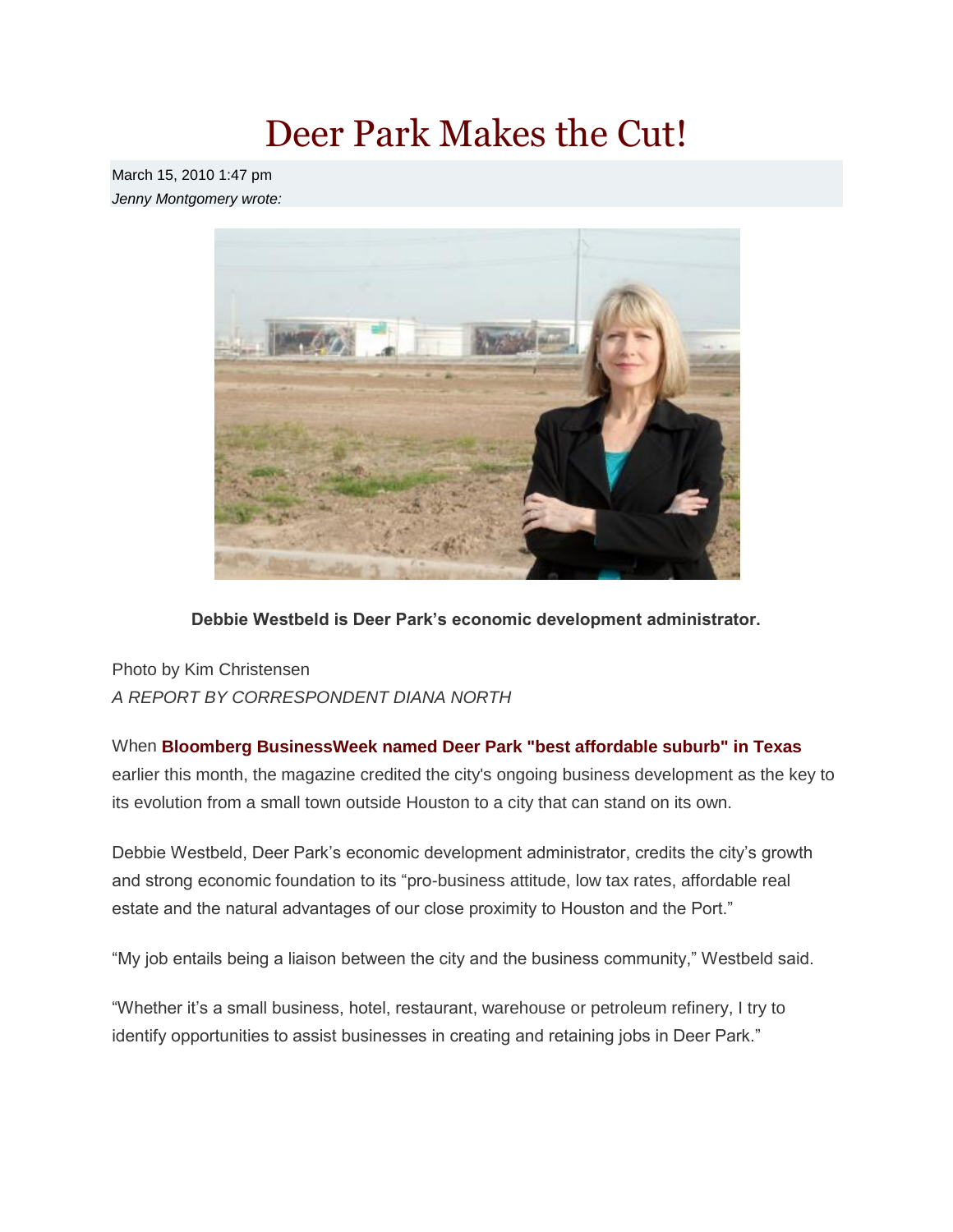Deerwood Glen Business Park's 150-acre light manufacturing and office complex continues to expand.

The property was purchased by Clay Development in 2008.

Individual buildings house multiple businesses with more slated for construction.

Tenants include John Crane Power Transmission, Mustang Engineering and Code Red Safety, which provides products and services to oil, gas, pharmaceutical and chemical industries.

A fourth building, now under construction, will house Abrasive Products and Equipment, which sells and services air-blasting equipment.

New businesses moving into the city include Iberia Bank, which purchased the building at 1500 Center St., which housed the old Wachovia Bank.

The company has 204 offices nationwide and is a 122-year-old subsidiary of Iberiabank Corp., headquartered in Lafayette, La. Its first branch in Texas opened in Houston in 2009.

Integrated Power Services will lease a 60,000-square-foot build-to-suit warehouse on West 13th St.

The \$3 million project broke ground in December 2009, and will provide a humidity controlled warehouse for large engines.

Medsafe has announced they will relocate their distribution center to the new Deer Park Distribution Center at 4200 Underwood.

The family owned and operated company offers safety projects, safety equipment, supplies and risk assessment services.

"This is a big commitment to this region for us," said company President Burk Shaw. "We've done very, very well being here on the Houston Ship Channel and particularly in Deer Park."

The manufacturing arm of the company, called Reliance Fall Protection, will remain at 2101 S. Battleground Rd. in La Porte.